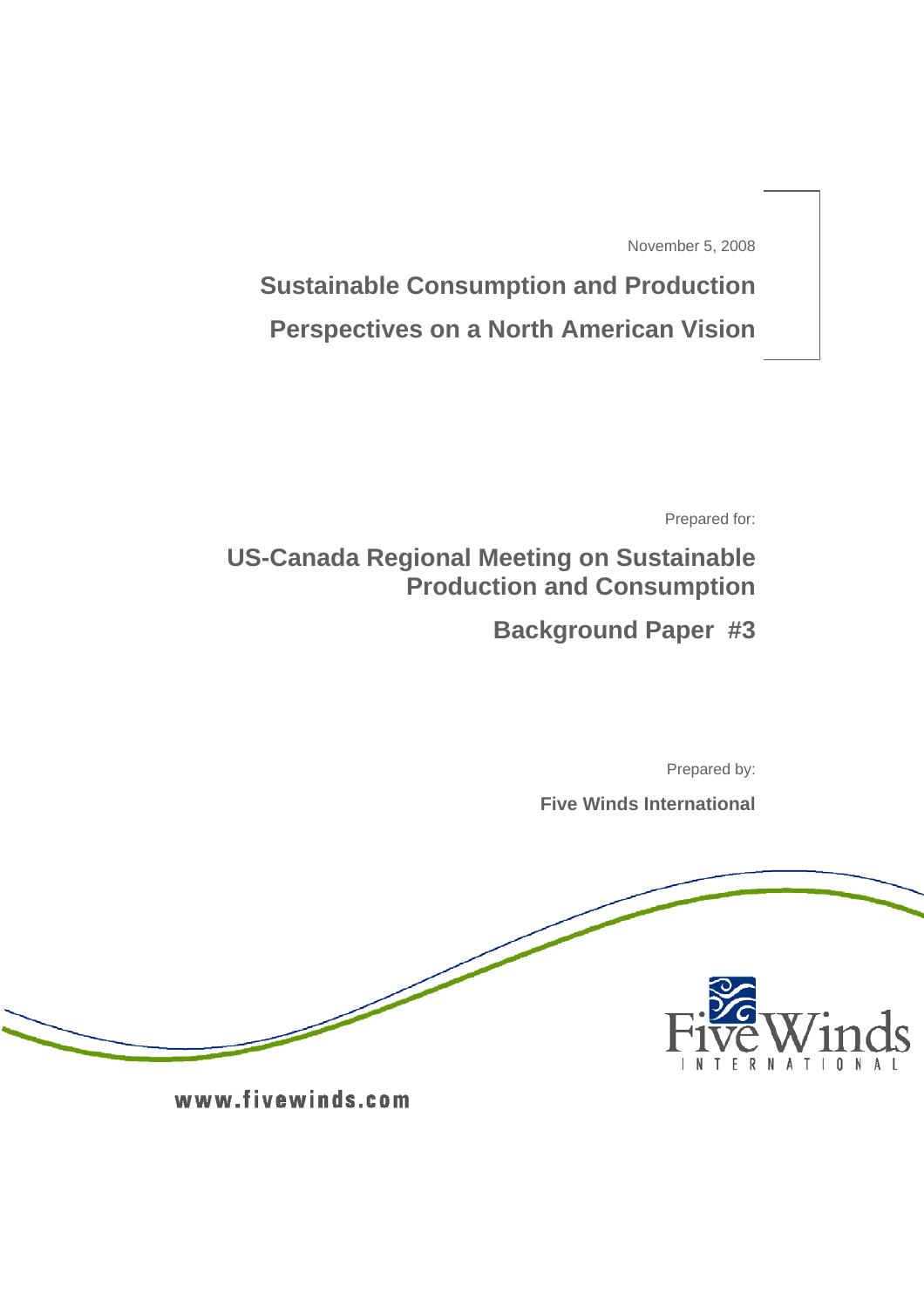

SCAP: Perspectives on a North American Vision

# TABLE OF CONTENTS

Discussion Questions:

- 1. How could we best encourage an innovative, entrepreneurial, cooperative spirit that would foster SCP thinking and action in North America?
- 2. Can you describe what the North American market would look like in 2022 if we made significant progress on SCP?
- 3. What are the most important SCP concepts that should guide our actions over the next two decades?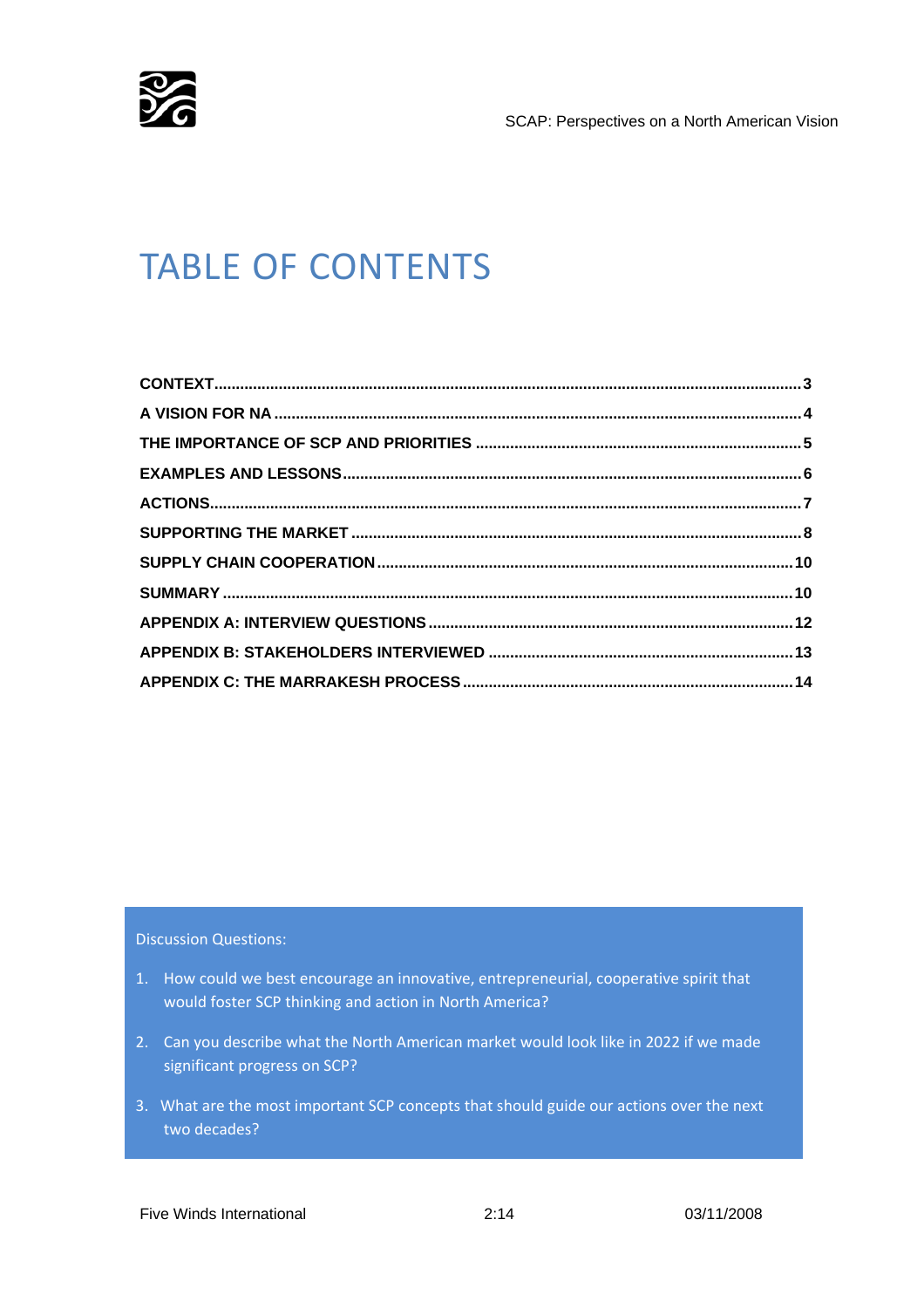<span id="page-2-0"></span>

# **CONTEXT**

This paper is one of three commissioned for the Joint Canada‐ US Regional Meeting on Sustainable Consumption and Production taking place November  $6<sup>th</sup>$  and  $7<sup>th</sup>$  2008, in Washington DC. This North American discussion on sustainable consumption and production is being undertaken in support of the Marrakesh Process (see Appendix C) and it comes at an interesting and challenging time. Never before has the "social consciousness" and market interest in environment and sustainability issues been higher. At the same time we have witnessed over the past few weeks a drastic collapse in financial markets and a large erosion of trust in the financial system. This situation may represent an opportunity to address some of the fundamental improvements needed to accelerate the shift to more sustainable forms of consumption and production.

The objective of this paper was to take stock of stakeholder priorities and interests, and to better understand where North America should be focusing with respect to policies, programs and activities that will support a shift to more sustainable forms of production and consumption. To achieve this, a series of interviews were undertaken with a selection of stakeholders from a wide range of sectors (e.g. governmental, non-governmental, industrial), and interest groups (e.g. producers, consumers, environmental and social advocates).

This paper documents the perspectives heard in the interviews and it also draws on the experience of the authors from working with industry, government and civil society organizations to advance sustainable consumption and production over the last twenty years.

This paper is not a comprehensive review of sustainable consumption trends and production innovations. Rather it draws upon the informed opinions of a select group of individuals to explore; the importance of SCP for industrial strategy, competiveness and innovation, priority issues and leading examples, the role of government and the market, as well as ways to effectively address barriers to shifting to SCP. The sample size was small and does not represent a full stakeholder consultation SCP but rather the select view of knowledgeable individuals from different stakeholder groups.

Many ideas are proposed and the merits of each will certainly need further vetting and evaluation. There are also areas that have not been adequately profiled (e.g. social priorities with SCP) that will need to be added to the discussion of SCP in North America. Having noted these limitations, the reader is encouraged to use the paper as an informed starting point for discussion on the future of SCP in the North American Context.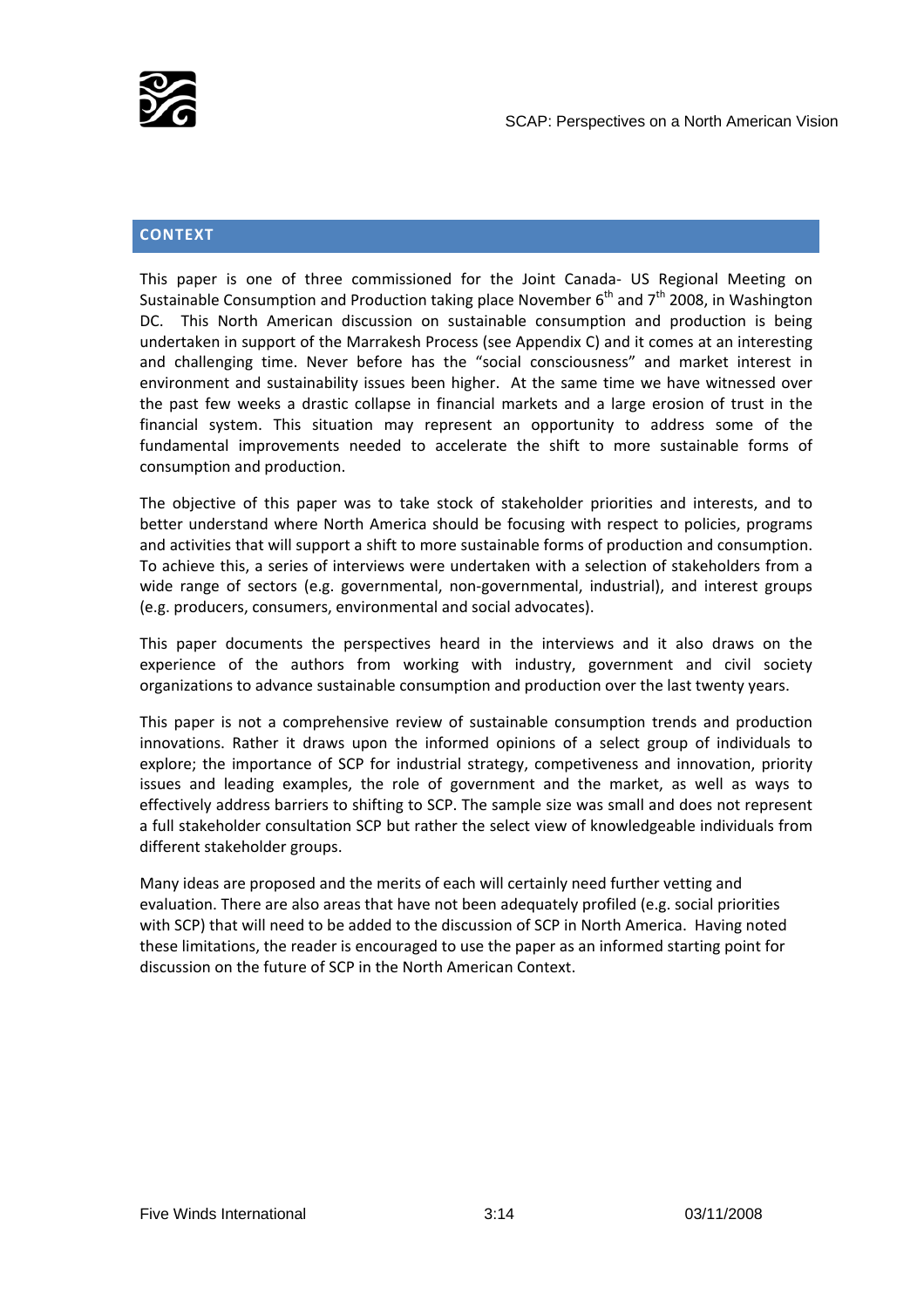<span id="page-3-0"></span>

# **A VISION FOR NA**

If real progress were to be made on sustainable consumption and production by 2020 what would that look like? Some perspectives from the interviews:

- Sustainability will be integrated into government, industry and consumer decision‐ making. SCP would then be obsolete as a topic –it would be obvious.
- Major targets will have been reached (e.g. GHG reductions).
- Wealth will be more equitably distributed.
- There will be real progress on measureable things energy, waste, recycling, reuse all moving in the right direction.
- There will be more local energy production and fewer exports and imports. Energy supply would be decentralised.
- There will be a bigger underground economy/ barter system.
- Companies will take a real leadership role in CSR.
- Sustainable consumption and production considerations will be woven into donor strategies – transfer of technology and expertise to developing world.
- Individuals will have greater courage to pursue, and tolerance for, different lifestyles (i.e. less consumption, less desire for the latest and the greatest).
- There will be no need for labels all products will be produced sustainably.
- We will have lower unemployment.
- A carbon tax or cap and trade system would be in place.
- Cities will be denser and no energy inefficient homes would be built and no one will drive inefficient cars.
- The economy will be more service oriented and bartering and free cycling will be widespread
- There will be less landfill use, less toxins released to the environment, and increased quality of life.
- Industry will collaborate more on solutions.
- Public/consumers will be more in tune with choices they are making and live less materialistic lifestyles
- Energy independence will be a reality.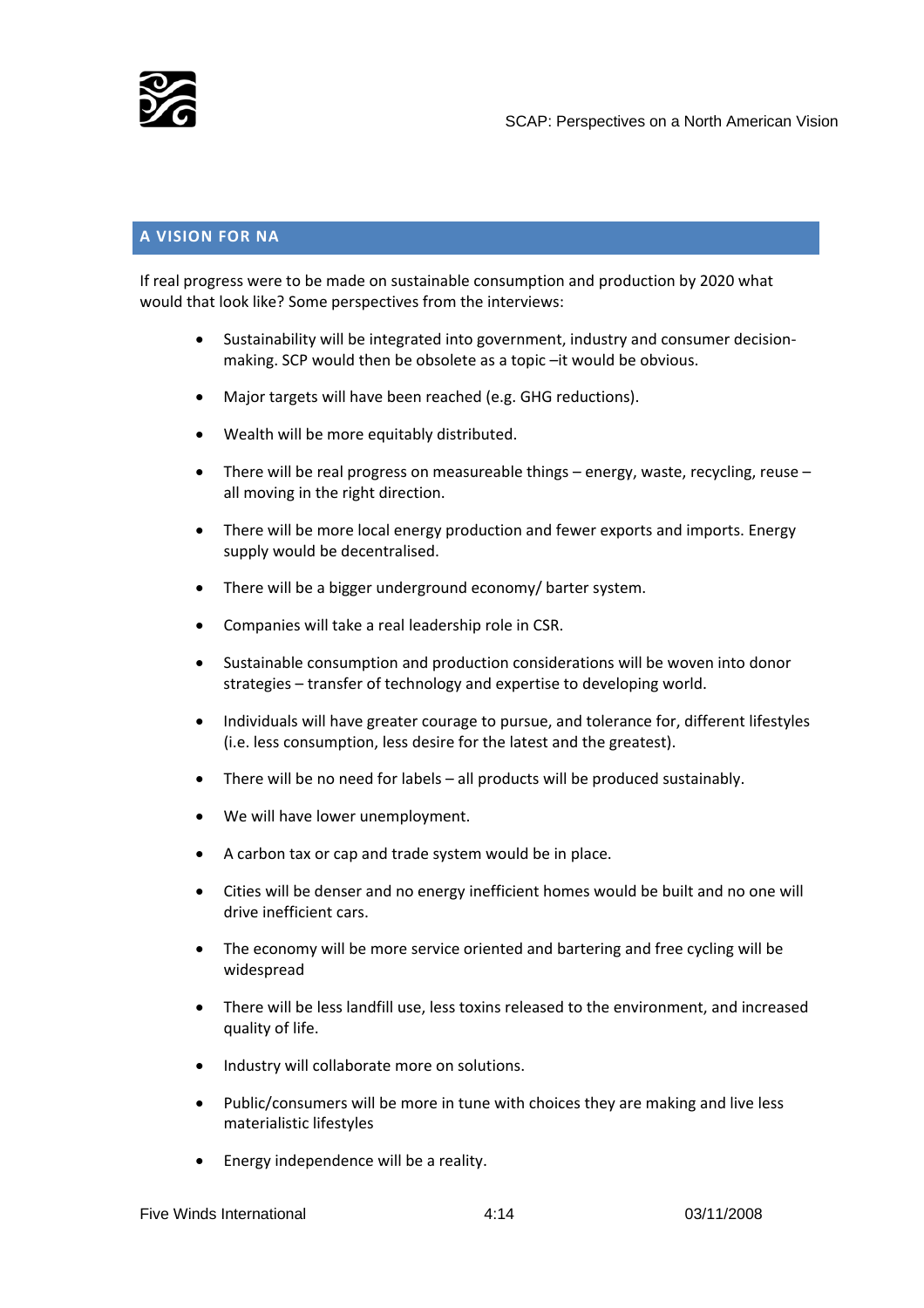<span id="page-4-0"></span>

- Innovations in energy, green technology, and closed loop system will be widely adopted.
- Our thinking will shift from me to us.

People will value time and relationships over material goods. Civil society will play a more important role in daily life. People will be engaged in community life. It is important to note that these responses demonstrate the optimism of those interviewed although most acknowledged that they were being overly ambitious in describing their vision as being in place by 2020.

## **THE IMPORTANCE OF SCP AND PRIORITIES**

Advancing SCP is vital for modernizing NA industrial strategy, achieving competiveness and spurring innovation. In many areas (e.g. green buildings, organic foods, energy supply) markets are starting to reward leading companies that produce more sustainable products and services. Government has a role to play in accelerating this type of activity across more sectors and beyond the leading companies within those sectors. Without a more focused and concerted effort from business, government and civil society NA is at risk of falling behind (or further behind than it already is) other regions, particularly Europe.

For NA an industrial model that includes such strategies as product policies, producer responsibility, emissions trading, high standards, sustainable resource management, offers more promise models that rely on cheap inputs to production, low cost and quality, and weak standards. Aggressively progressing toward SCP represents an opportunity for NA to become a leader in knowledge, expertise, and technology areas that will be critical for all countries to adopt in the  $21<sup>st</sup>$  century.

"We want to be technology makers not technology takers"

"We will lose competitiveness if we do not make SCP a primary driver of industry strategy"

"We need to have industrial strategy which works towards the future and not the past"

"As we use markets to make things better we can tunnel through the damage created in NA and develop better technologies, expertise and knowledge for export"

"There is a critical mass of companies that get it, but they are still playing at the edges – there is not the step changes happening that we need"

There are three high level priorities that need to be addressed with respect to meaningfully advancing SCP in the NA market:

• **Developing a vision and policy framework** to establish SCP as a priority for government, industry and civil society. This vision and framework needs to be compelling enough to ensure SCP becomes firmly integrated into decision‐making processes in areas such as industrial strategy, economic policy and government purchasing. The framework should be clear, and spur industry to integrate environmental, social and broader based cost considerations into its strategy, business planning and core business processes (procurement and supply chain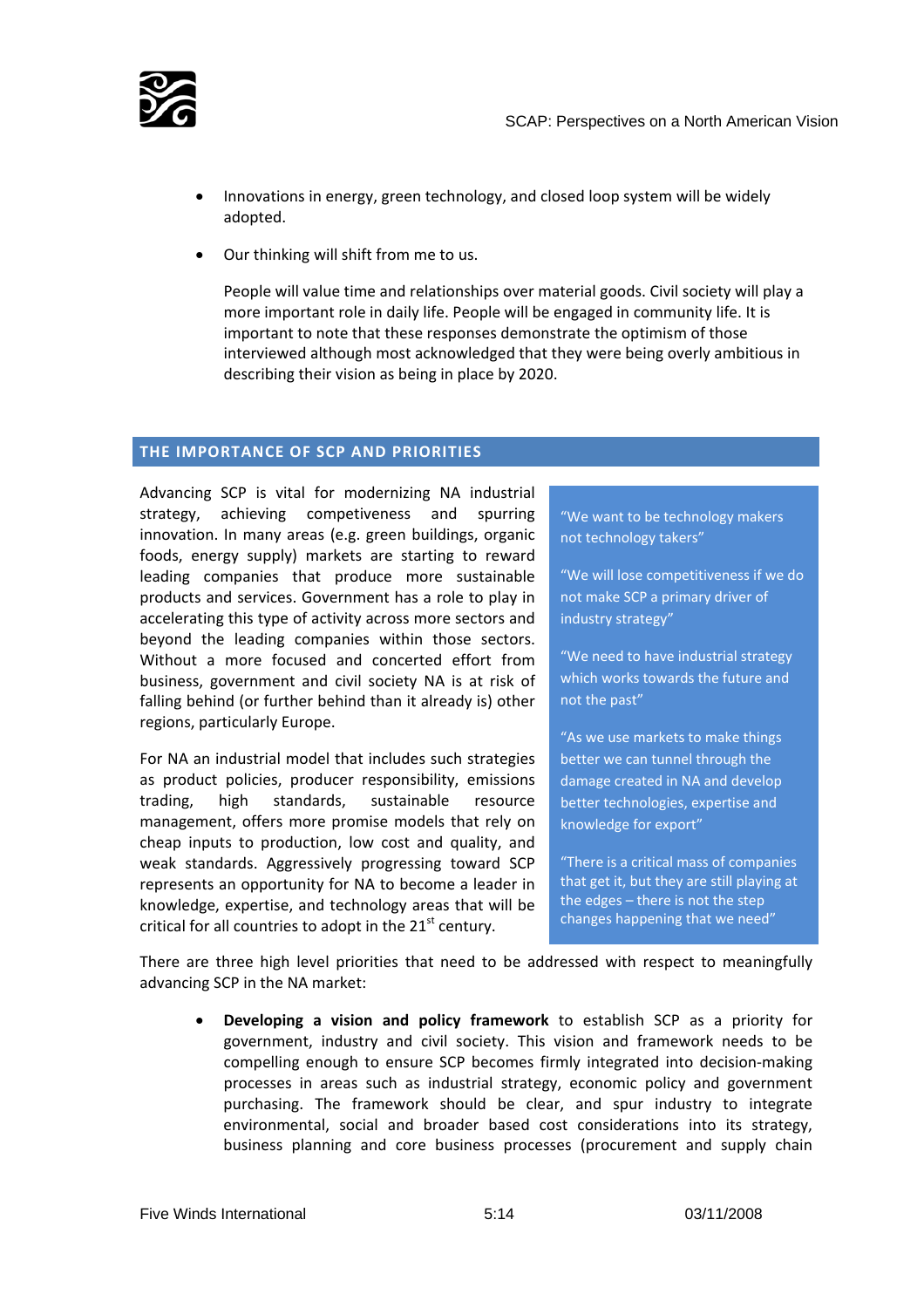

<span id="page-5-0"></span>

management, capital expenditures, operations, product and technology development, sales and marketing).

- **Achieving a level of awareness of the importance of SCP** that will cause behavioral change – this will deepen the understanding and raise the importance of SCP and support more informed choices. Currently SCP is not a priority issue for many decision‐makers. Without a deeper understanding of why SCP is linked to key policy objectives (e.g. climate change, economic development, productivity) and business priorities (e.g. efficiency, market access, innovation) discussion of opportunities to advance SCP will stall.
- **Making step change progress (e.g. factor 4 and factor 10 improvements)** on critical issues that must be addressed to move toward SCP (e.g. the footprint of the primary energy supply, the sustainability of the resource base, emissions of greenhouse gases and other pollutants from key sectors, improvements in material efficiency and associated reductions in resource consumption, radical reductions in wastes and supply chain improvements). Achieving the level of improvement required will require many changes including widespread adoption of solutions, aggressive pricing of externalities, removal of institutional barriers to change, improvements in standards, and investments in research.

#### **EXAMPLES AND LESSONS**

While there are some promising examples of more sustainable approaches to production, the majority of current activity is "playing on the edges" and does not represent the leaps in efficiency that are required.

Promising examples that were noted in the interviews include; corporate leadership on strategy and the setting of bold goals (e.g. Interface, DuPont) hybrid engine technology (e.g. Toyota), green building standards/rating schemes (e.g. USGBC and CaGBC), supply chain initiatives (e.g. Mountain Equipment Co‐op, Patagonia and Wal\*Mart), sustainable forest management (e.g. FSC Certification), improved products(e.g. Seventh Generation), product labeling and

"Wal\*Mart can get credit for NA action, but globally it drives lowest cost production not sustainable production"

"Best examples haven't emerged yet"

corporate reporting, emergent product take back schemes(e.g. HP and Xstrata) and financial sector support for innovative social enterprise business models(e.g. VanCity).

There were no top of mind examples related to consumption although the emerging work on the carbon footprint of products may help raise the attention of consumers.

From what has been done, or discussed, to date there are a number of lessons that can be drawn.

• A strong policy and regulatory framework that sets the direction and goals, but not the detailed steps, to more sustainable forms of production and consumption is essential.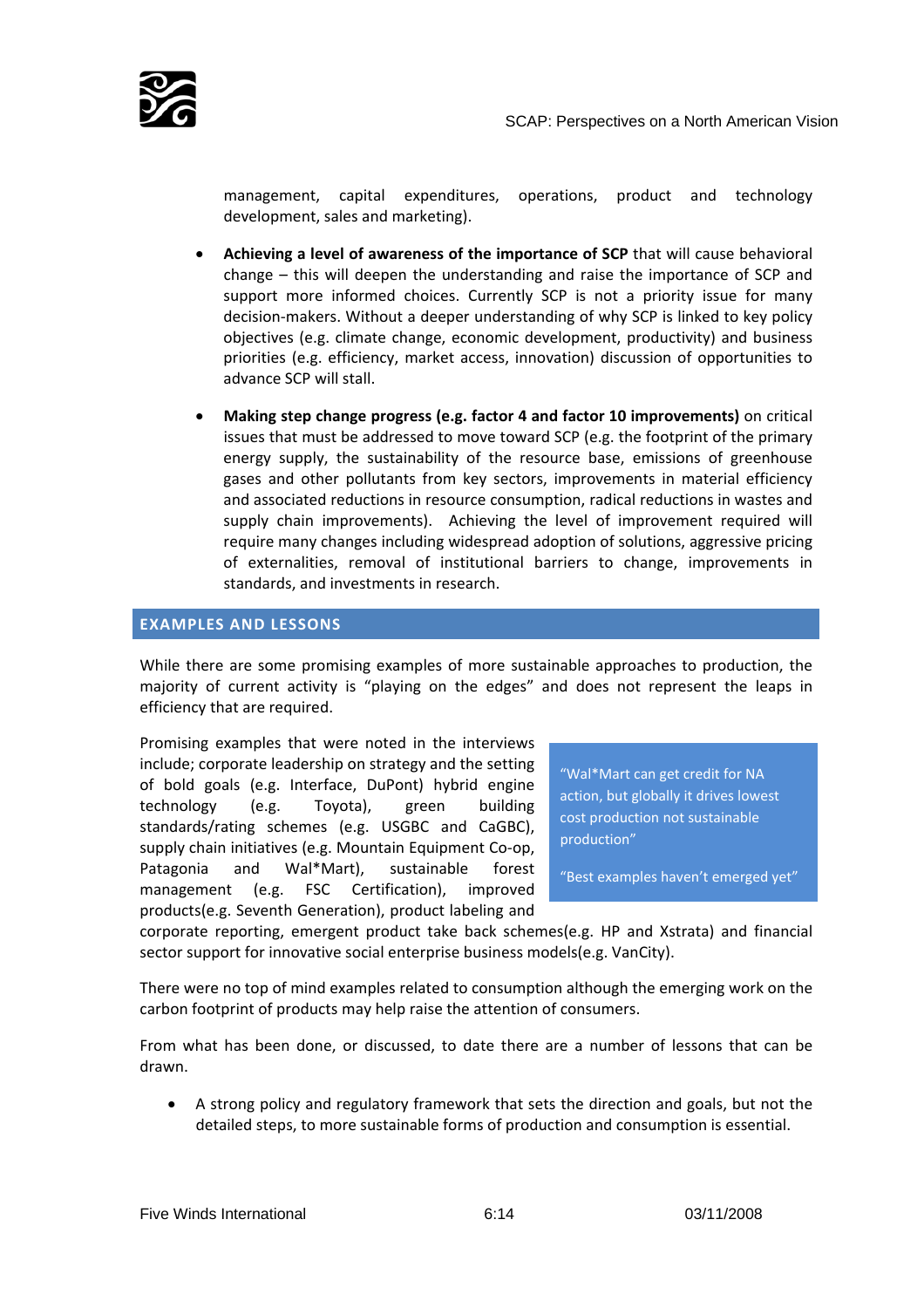<span id="page-6-0"></span>

- Standards for quality and performance (e.g. durability, efficiency), need to be more aggressive.
- Credible, verified information on the sustainability attributes of materials, products and services will help government, industry and consumers make informed choices.
- Leaders need to be rewarded and government must not shy away from this. Conversely laggards need to be penalized.
- Externalities must be priced.
- Industry needs to set bold goals and take responsibility for putting good products in the marketplace.
- Leadership matters, price matters, and size and position in the supply chain matters (the Wal\*Mart and GE effect) when it comes to affecting meaningful change.

One key challenge that needs to be overcome is that while technology and markets have made some significant improvements in per unit efficiency, ultimately they rely on rising consumption (to sell more units). The implications in a global market are significant since improvements in efficiency can be undermined (in terms of absolute impacts) by increased in worldwide sales.

# **ACTIONS**

Perspectives on the role of government have not changed significantly since the discussions at the UNCED conference in Rio de Janeiro. Governments still need to show leadership – by making SCP a policy priority and developing the framework (e.g. strategy, goals and associated policies and legislation) to guide others. They also need to integrate sustainability into purchasing, research and industry support programs (particularly for SMEs). A primary role for government is convening stakeholders to address critical issues (e.g. carbon

"The sustainable products are overpriced where as the cheep products are more easily accessible and affordable because externalities are not costed. This is an example of market failure."

"Need better credible shorthand for labels LEED is a good example"

capture and storage). In the view of some it may be time for government to consider restrictions on "unsustainable" products.

There are a number market levers that can be utilized to initiate, or accelerate, SCP. In general these actions will require industry to do its part to support the internalizing of externalities. Lending, insurance and investment practices should incorporate sustainability criteria (in some cases this is already being done). Industry generally needs to commit to the continuous improvement of performance in key areas (e.g. energy, materials, water, emissions and waste) and investments in research on step change or breakthrough technologies and products. The advertising industry and their clients have a role to play in communicating the value of more sustainable products and services. This is obviously a challenge to the current business model for this industry and a solution is not obvious at this time. Businesses can also combine their purchasing power to stimulate innovation and reward companies that produce more sustainable solutions. Consumers need to make their preference known for more sustainable products.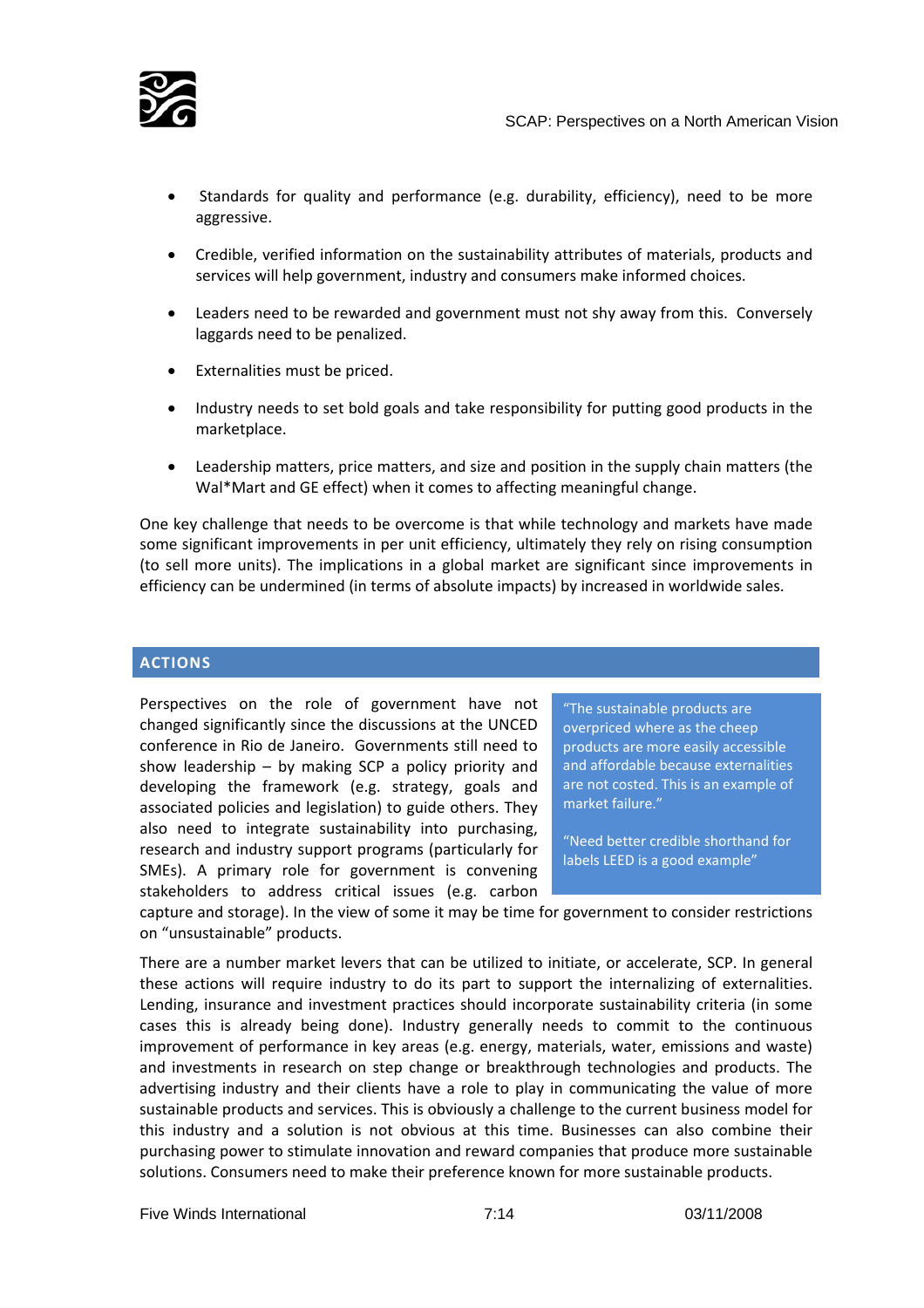<span id="page-7-0"></span>

Other specific actions necessary to ensure progress toward SCP include.

- Getting the price right on greenhouse gas emissions and a range of other negative impacts of production.
- Ensuring the business, environmental and social value of producing more sustainable products is widely understood.
- Leveraging the purchasing power of governments to spur innovation toward more sustainable products.
- Integrating aggressive sustainability requirements into performance standards on a wide range of products.
- Supporting and rewarding first and early adopters of more sustainable technologies and practices. This support needs to come from governments, customers and consumers (e.g. through research incentives, recognition,

*Government can exercise five main powers*

- 1. regulatory power continue to raise the bar for industry
- 2. taxation power shift taxes from good things (like incomes) to bad things (like pollution, carbon etc.)
- 3. purchasing power institute green procurement policies to help create markets and to act as role models
- 4. convening power bringing people together to discuss issues and solutions
- 5. recognition power to applaud noble efforts

Ray Anderson, Interface

Interview from Environmental Sustainability Framework Project Pollution Probe/Five Winds 2006

regulatory relief and preferential purchasing/contracts).

• Support and help for SMEs who lack financial and technical resources needs to be made available. This support can come through government financing and incentive programs, tool development, research support as well as business to business partnerships.

Relationships and partnerships within supply chains also need to be enhanced to identify improvement opportunities. These types of partnerships need to be built in a way that ensures the sharing the benefits and value of the identified improvements, rather than one big player dictating the approach and capturing all the benefit.

#### **SUPPORTING THE MARKET**

To accelerate the market penetration of products with positive sustainability attributes it will be necessary to educate consumers, government and industry purchasing managers on the value of these products. As noted above the price will also need to be "right" and this can be supported by 1) pricing externalities 2) removing subsidies for "unsustainable" products and 3) utilization of life cycle costing tools. In addition, strong performance standards will support market penetration as will building sustainability into a product's brand (i.e. sustainable products have higher value and function well). Implementation of such standards will need to keep in mind the effect on small and medium size companies as well as larger firms. Credible labeling schemes will be needed and in some circumstances government support may be needed to overcome market barriers (e.g. longer ROI periods for housing retrofits). One observation was that poverty alleviation will help improve some consumer's ability to purchase more sustainable products and services.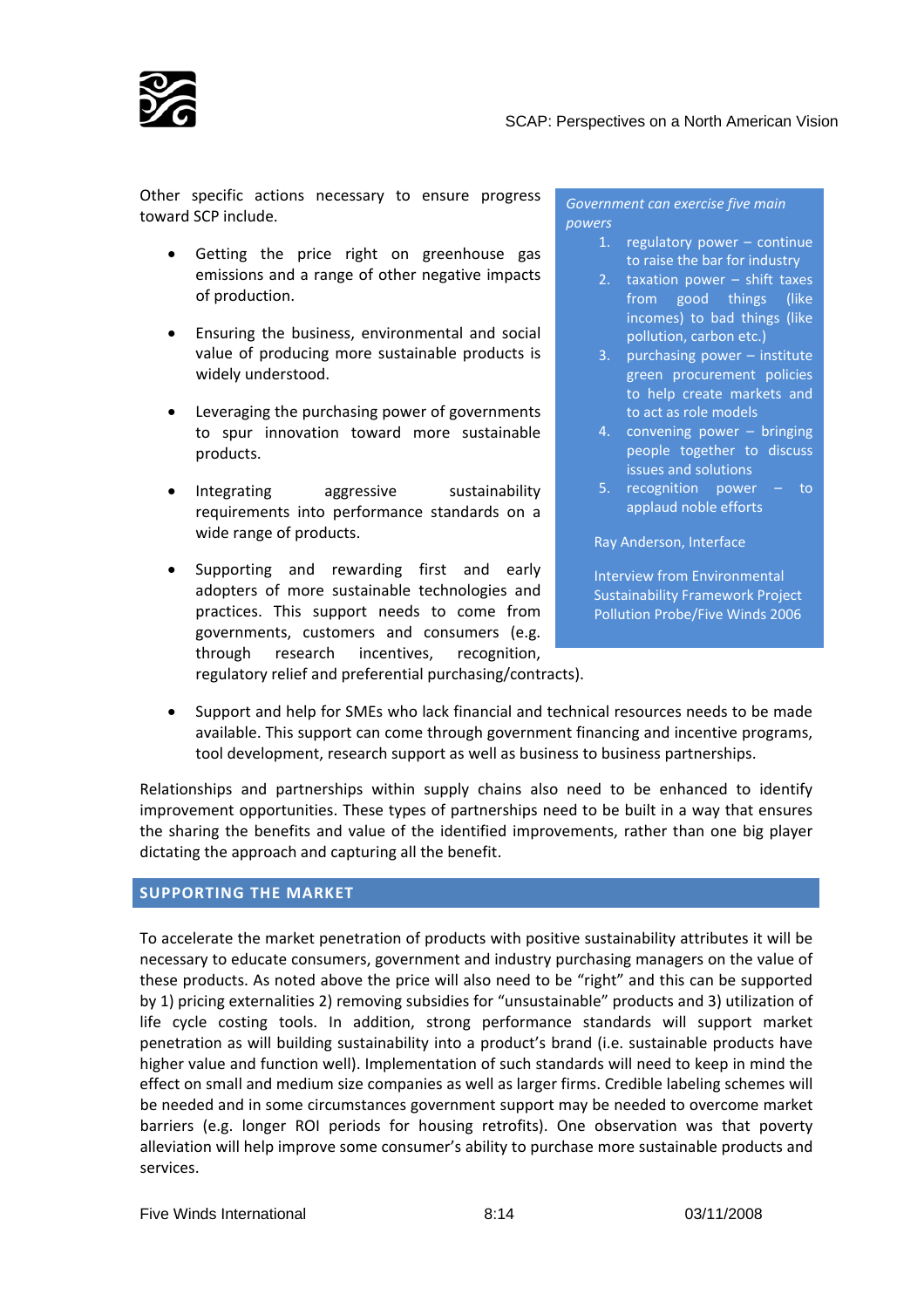

Consumption and its impacts, driven by population growth and desire for material wealth, is the sleeping giant that represents the greatest barrier to achieving sustainable development. To address consumption governments need to tread carefully. A number of interests (e.g. developing and emerging economies, many companies and governments at all levels) are not comfortable talking about limiting consumption. Rather than talking about reducing consumption it is better to focus on over consumption and wasteful consumption. Consumption can be addressed through a number of mechanisms such as:

- Standards that eliminate waste (of energy, material, water etc...);
- Taxes that penalizes wasteful consumption;
- Incentives for high natural resource efficiency and huge disincentives for low efficiency;
- Regulation of waste per capita; and
- Quicker write downs for responsible activities.

A more challenging aspect of consumption is the prevailing NA mindset that shopping and material wealth lead to happiness. For many people today "big" (cars, houses, toys) is still better, but there is a segment of the NA population that understands that material wealth is not necessarily the key to happiness. To address this efforts are required to shift our view of people as rapacious consumers to seeing ourselves as contributing citizens. The advertising and marketing industry and their clients have a large role to play here, but so does education.

Individuals need a better understanding of the product systems that are behind their purchases. The market is a poor place to protect

Another challenge raised was the notion of "shadow effects" which refers to unintended negative results/impacts that can arise from an activity; for example, the effects on food production from shifting to certain biofuels. This speaks to the need to be very comprehensive when evaluating solutions and the need to avoid addressing a narrow set of priorities but rather to consider a broad set of technical, environmental and social aspects of solutions(e.g. when evaluating relative sustainability performance of technologies, projects and products). Evaluations schemes and labelling programs that focus on a narrow range of environmental criteria may not produce the optimal results.

whales"

"It's inherently difficult to sell a sustainability message if there isn't a market need/request for that message"

"Financing is a huge impediment in some sectors, particularly green building. We need to change the thinking away from the payback time to recover the cost of the retrofit or additional expense to a longer timeframe"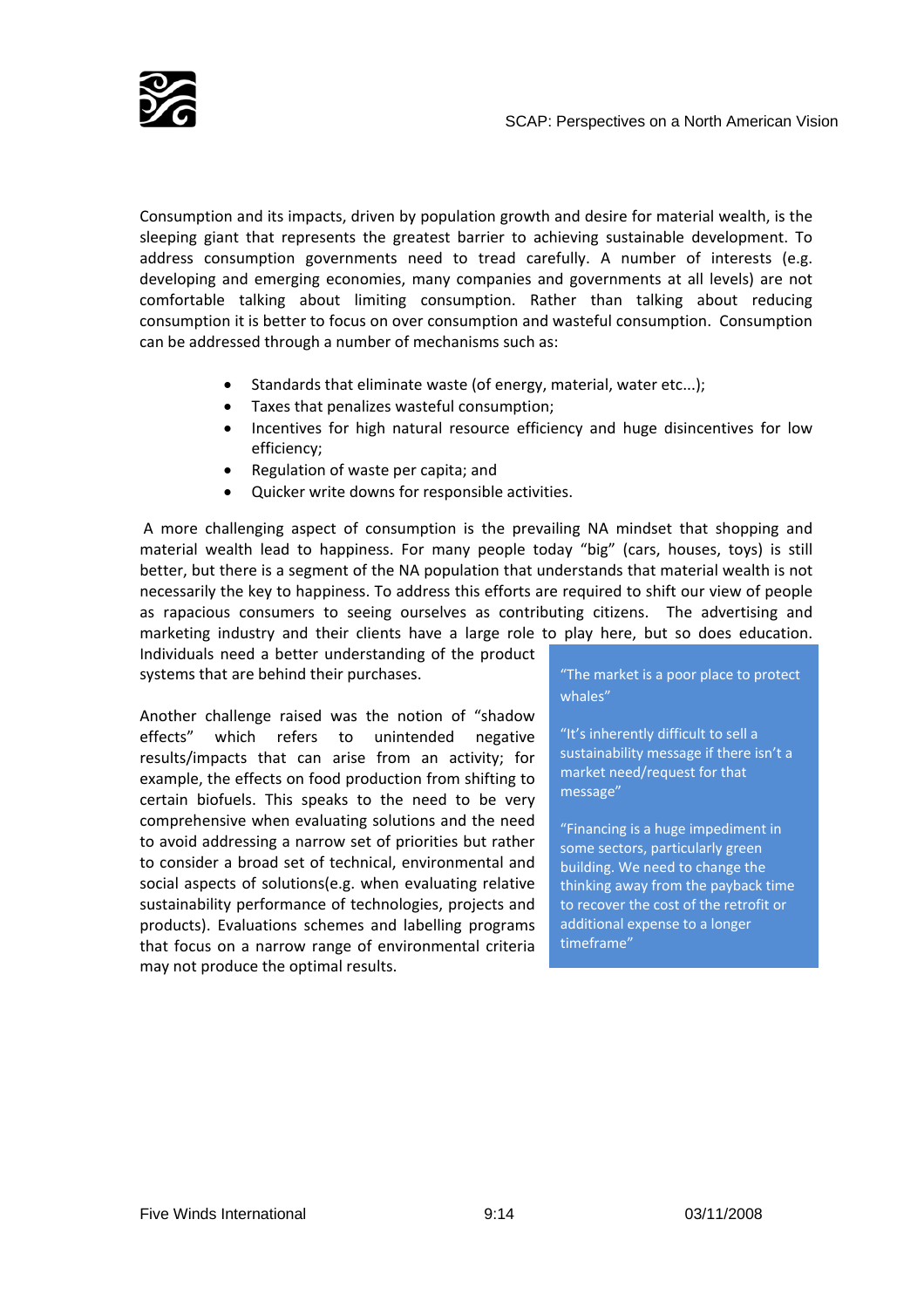<span id="page-9-0"></span>

The "ground is shifting; increased accountability for the value chain will

## **SUPPLY CHAIN COOPERATION**

Shifting to more sustainable forms of consumption and production will require greater cooperation within value chains and among competitors. Fostering this type of cooperation can be supported by:

- Promoting and supporting industrial ecology partnerships where outputs of one system become inputs to another.
- Increasing transparency of the emissions profiles and life cycle impacts of product systems and supply chains so that areas requiring attention and collaboration can be identified and prioritised. be a catalyst for change"
	- Establishing centres of excellence to foster cooperation on solutions (e.g. carbon capture and storage in the energy sector) and to develop a strong business case and motivation for supply chain partnerships to support SCP.
	- Establishing more sustainable purchasing networks.
	- Document best practices, case studies and conduct pilot projects and share the results widely.
	- Encouraging industry associations to bring companies together to address common issues and solutions related to SCP (keeping in mind the need to be careful of competitive and proprietary issues).
	- Developing codes of practice and where appropriate third party audit and certification systems to monitor performance.
	- Building on the experience of end‐of‐life requirements which have resulted in supply chain collaboration.

Supply chain initiatives were seen by many as offering one of greatest opportunities for improvement.

# **SUMMARY**

Among those interviewed there was strong agreement around three main points: Pricing externalities, building understanding and creating a vision, and dramatic improvements in efficiency. Taking the ideas elaborated here and developing them into a vision and framework for action would be the next logical step. Doing this in a way that builds widespread buy‐in and commitment from senior decision‐makers in industry, government and civil society is critical.

There was surprisingly little mention in the interviews of the need for a business case and associated decision-making tools. This is perhaps due to a strong belief among thought leaders that the business case is obvious and that the mechanics of how to move forward have already been sufficiently elaborated (e.g. by Hawken, Hart, Lovins, Friedman, Willard, Senge etc...) to make significant progress. These approaches and tools include life cycle analysis, corporate sustainability frameworks, business case methodologies, management systems, product design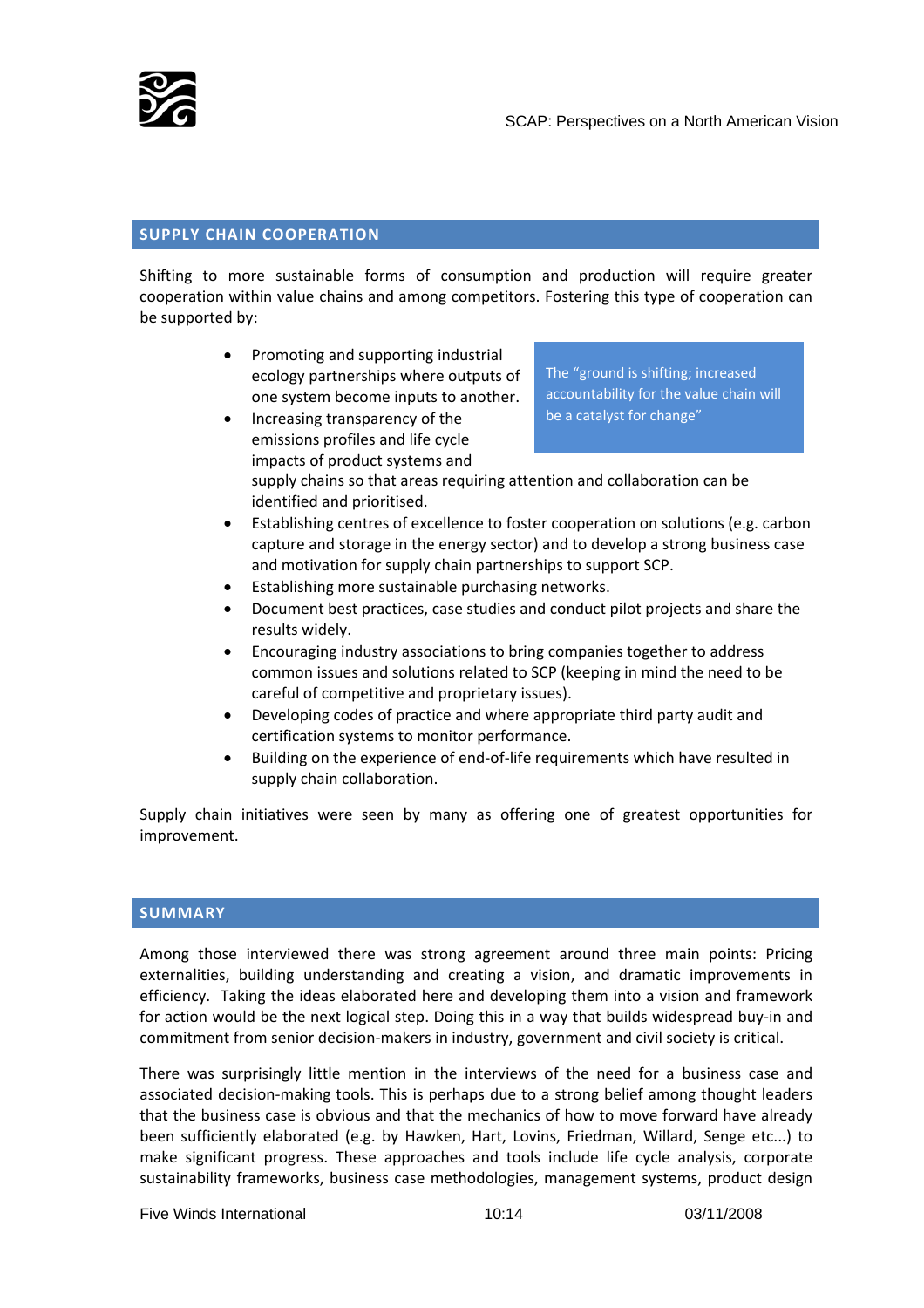

tools, industrial ecology models and may others. We do not lack an understanding among thought leaders on how to move forward on SCP, what is lacking, is widespread understanding of the urgency of the situation, a plan of action on the specific steps to move forward, and the political will to act on the plan.

Political will is critical. The type of progress required cannot be made by grassroots action alone. Nor is the inspired leadership by a handful of industrial leaders sufficient. Certainly industry has the responsibility to make meaningful progress on SCP, and consumers need to do their part but Governments have the responsibility to make SCP a priority. This means leading the development of the framework and taking a leadership role where it has the greatest influence.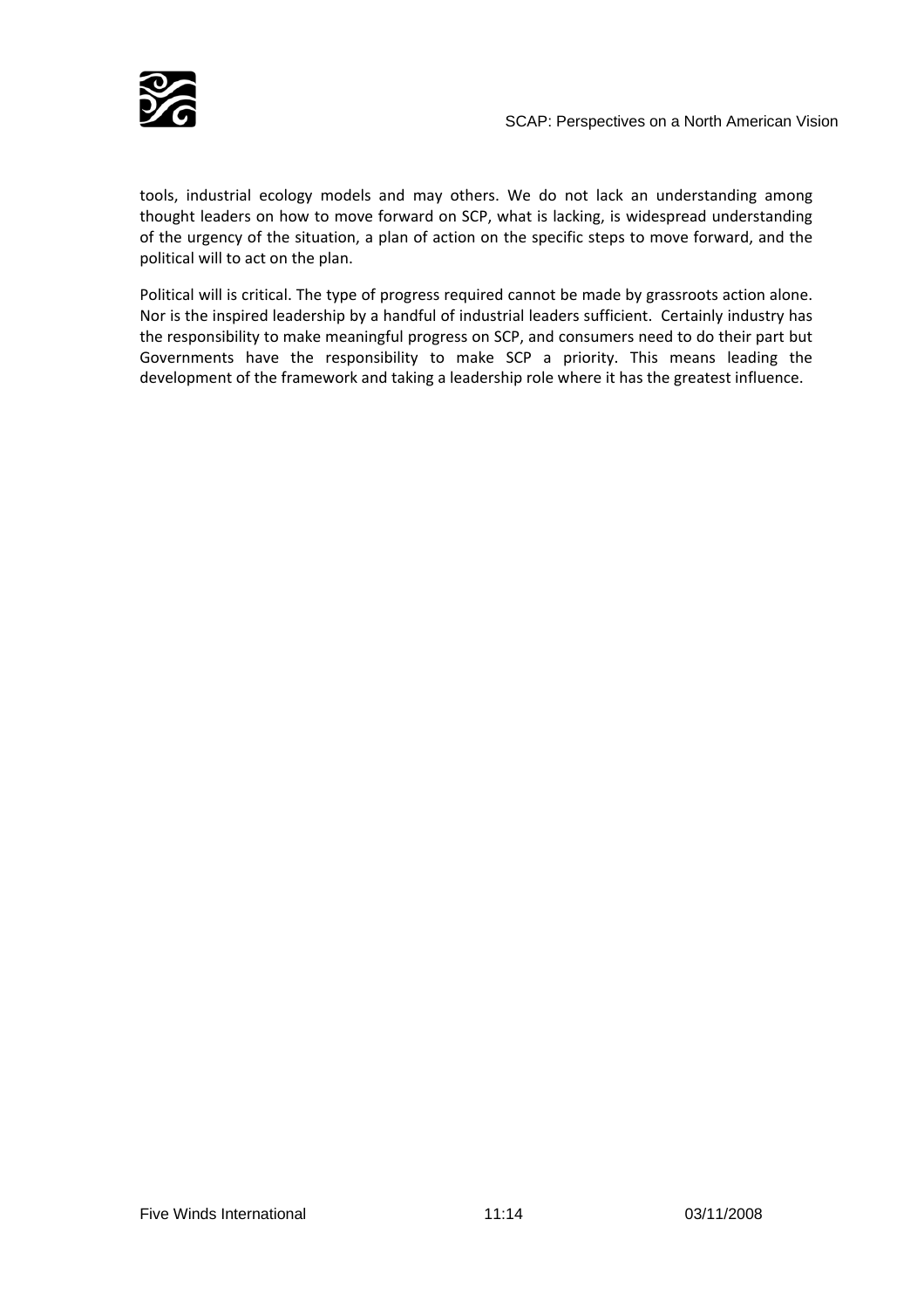<span id="page-11-0"></span>

### **APPENDIX A: INTERVIEW QUESTIONS**

The experts interviewed were asked to respond to a series of questions related to sustainable consumption and production. In some cases written responses were provided and in others telephone interviews were conducted.

Question 1. In your view what are the priority issues with respect to improving NA progress toward more sustainable consumption and production?

Question 2. What is your perspective on the importance sustainable consumption and production for industrial strategy, competitiveness, and innovation?

Question 3. What are the best examples in North America of industry improving the sustainability performance of products or service it provides? Processes and technologies?

Question 4. What can be learned from these examples?

Question 5. What is the best way to make these types of activities common business practice?

Question 6. What is the role of government in translating the lessons learned into public policy?

Question 7. How can the marketplace be used to change business behaviour and consumer behaviour?

Question 8. Many 'sustainable products' are not widely available, are sometimes perceived as inferior quality, or are unaffordable for average consumers. How can access to 'sustainable products' be improved?

Question 9: How can governments intervene most effectively to reduce consumption or its impacts?

Question 10: Shifting to more sustainable forms of consumption and production may require greater cooperation within value chains and among competitors, what are the best means to foster this type of cooperation?

Question 11: Can you describe what the NA market would look like in 2020 if we made significant progress on sustainable consumption and production?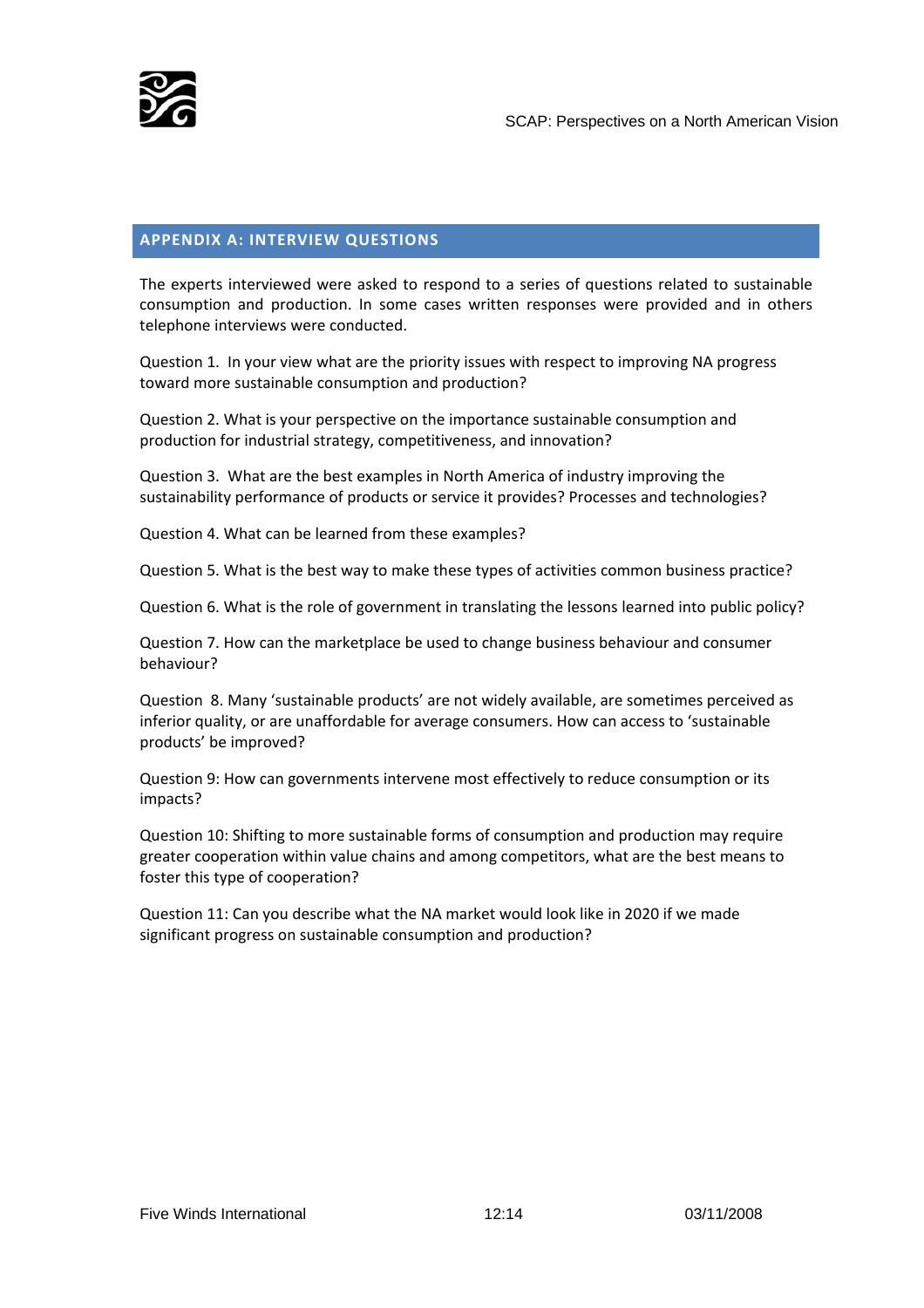<span id="page-12-0"></span>

## **APPENDIX B: STAKEHOLDERS INTERVIEWED**

The following individuals were either interviewed or provided written responses to the questions. It is important to note that listing these individuals here in no way implies their endorsement of this paper or the ideas it puts forward. The paper represents the author's interpretation of the results of the interviews.

Bryan Smith ‐ Sustainability Author, Educator and consultant

Peter Dauvergne ‐University of British Senior Advisor to the President, Professor and Canada Research Chair, Office of the President, University of British Columbia

Paul Tebo ‐ Retired DuPont Executive, Educator and Consultant

Lorraine Smith ‐ Canadian Business for Social Responsibility

James Riordan ‐ Executive Director, Environment Canada, Regulatory Innovation and Management Systems

Coro Strandberg ‐ former Board member Vancity, Sustainability Advisor to the Vancouver Olympic committee and consultant

Marlo Raynolds ‐ Executive Director, Pembina Institute

Nonita Yap ‐ School of Environmental Design and Rural Development, University of Guelph

Mike Hales ‐ Corporate Environmental Compatibility Program Dow Corning

Al Ianuzzi ‐ Director, World Wide Environment, Health & Safety Johnson & Johnson

Jennifer Gaalswyck ‐ Corporate Manager, Product Stewardship, Armstrong Flooring

Sara Kerr ‐ United Technologies Corporation

Emanuel Prinet – Executive Director, One Earth Initiative.

Derek Nighbor ‐ Senior Vice President, National Affairs ‐ Retail Council of Canada

John Smiciklas ‐ Research In Motion (RIM)

Ron Shimizu – Executive Director, Canadian Centre for Pollution Prevention

Annika Tamlyn – Policy Advisor, National Round Table on Environment and Economy

Claude Andre Lachance ‐ Government and Public Affairs Director, Dow Canada

Bob Willard ‐ Sustainability Author and Advisor